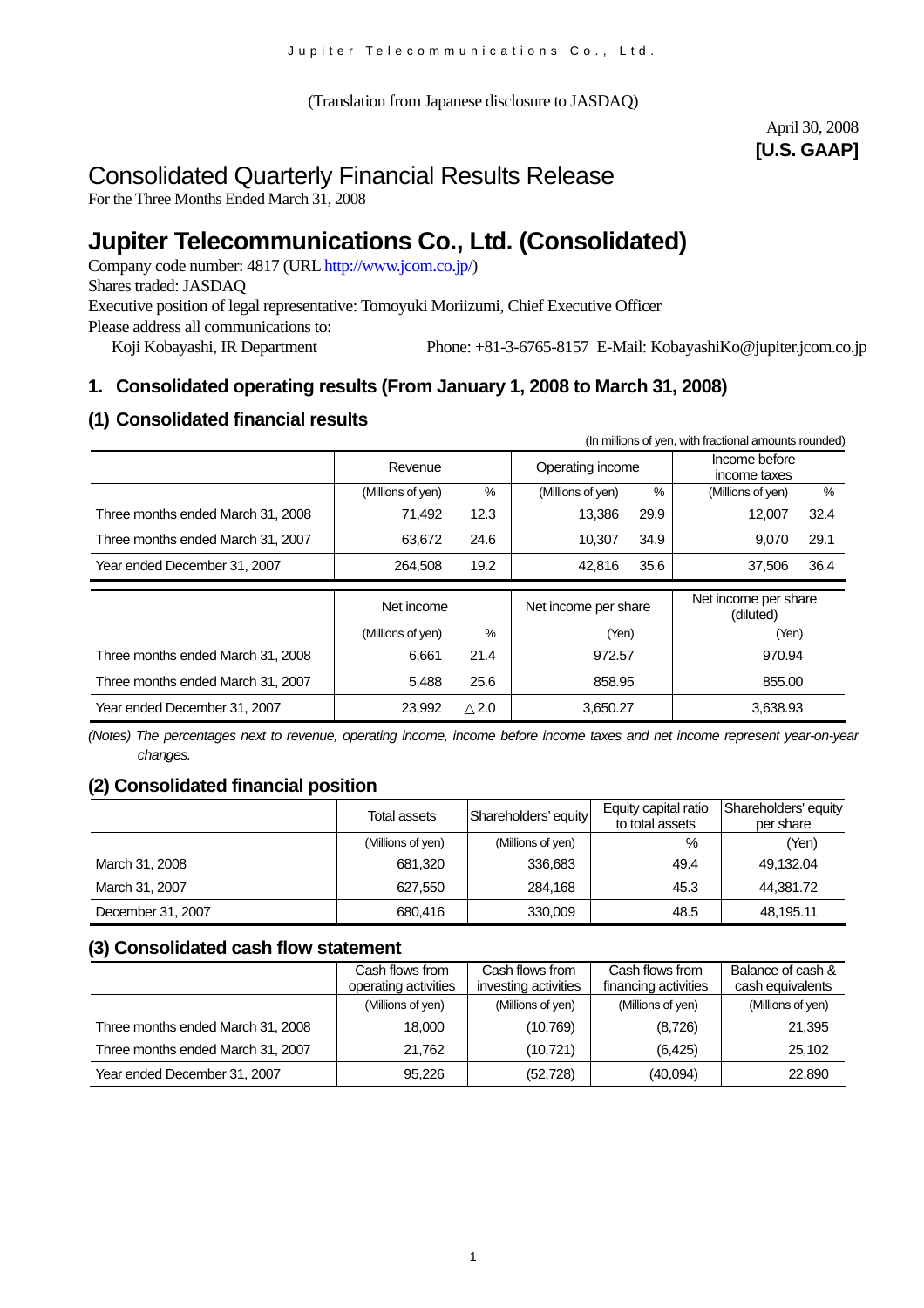# **2. Dividend information**

|                               | Dividend per share (Yen) |          |                      |  |
|-------------------------------|--------------------------|----------|----------------------|--|
|                               | <b>Interim</b>           | Year-end | Annual cash dividend |  |
| December 31, 2007             |                          |          | ¥0.00                |  |
| December 31, 2008             |                          |          | ¥750                 |  |
| December 31, 2008 (forecasts) | ¥500                     | ¥250     |                      |  |

*(Notes) Projected interim dividend amount per share (¥500) includes ¥250 as a special dividend.*

## **3. Consolidated forecasts for December 2008 term (from January 1, 2008 to December 31, 2008)**

The performance of the J:COM Group is generally in accordance with its forecasts. Accordingly, there are no changes to the consolidated forecasts for the fiscal year ending December 31, 2008, which were released on January 30, 2008.

## **4. Other information**

**(1) Change of material subsidiaries : None** 

# **(2) Adoption of any simplified accounting method : None**

# **(3) Change of accounting policy : None**

(Cautionary note regarding future-related information)

The forecasts contained in this report have been prepared on the basis of information that is currently available. Because such estimates are inherently very uncertain, actual results may differ from the forecasts. The Company does not guarantee that it will achieve these estimated results and advises readers to refrain from depending solely on these forecasts. Readers should also note that the Company is under no obligation to revise this information on a regular basis.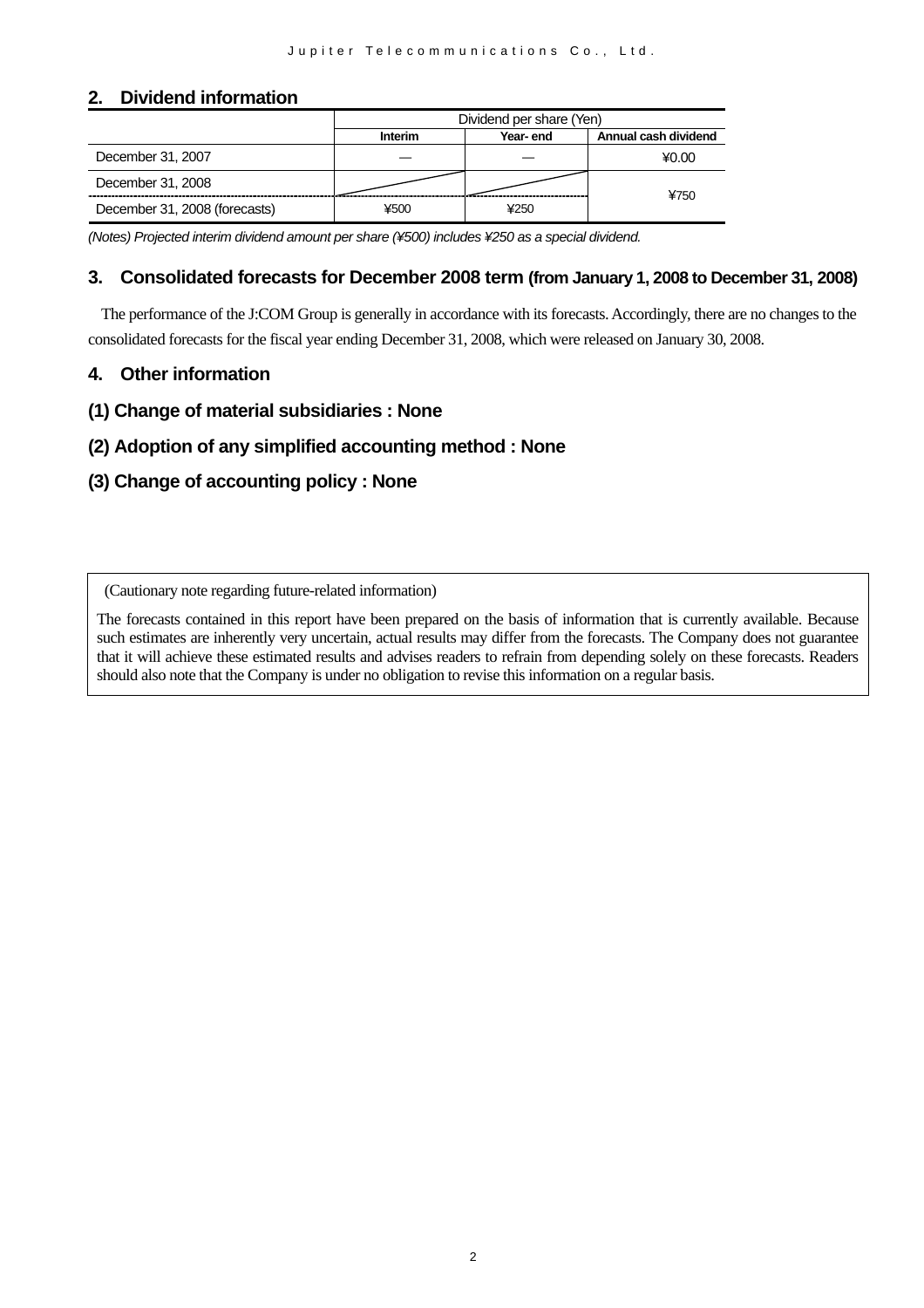# **1. Qualitative information regarding consolidated business results**

In response to stagnant growth in the multiple pay channel television market, Jupiter Telecommunications Co., Ltd. s consolidated group (the J:COM Group or the Company) has marked 2008 as a year for reshaping its growth strategy in cable television services. Accordingly, the J:COM Group has pushed forward with its content strategy and its Volume plus Value growth strategy in the quarter ended March 31, 2008.

In pursuit of its content strategy, the J:COM Group launched the newly established Channel Ginga in April. To strengthen the channel line-up, the J:COM Group also introduced new channels on its J:COM TV Digital service including the suspense and mystery drama channel FOX CRIME in March and NBC Universal's SCI FI Channel in April.

To diversify its sales channels, the J:COM Group continues to focus on the development of its multi-tier marketing channels. It increased the number of J:COM Shops by 13 to a total of 29 for the first three months ended March 31, 2008. These small shops are in locations in high foot traffic areas, such as train stations and supermarkets, and give potential customers the opportunity to familiarize themselves with the J:COM services first-hand. These shops not only promote new subscribers, but also serve as a contact point for existing subscribers.

In addition to the measures described above, the J:COM Group is also expanding the geographic availability of its 160Mbps super high-speed Internet access services, which is intended to compete with fiber-to-the-home services and increase customer satisfaction with its existing customers.

The J:COM Group continues to seek acquisitions and equity alliances with other cable television companies, as evidenced by the acquisition of a controlling interest in Kyoto Cable Communications Co., Ltd., which became a consolidated subsidiary at the end of January 2008. Additionally, at the end of February, its consolidated subsidiary Cablenet Kobe Ashiya Co., Ltd., acquired the cable television business of the Kobe City Development & Management Foundation. These measures further expanded J:COM's coverage area, specifically in the Kansai region.

As a result of the measures outlined above, the total number of subscribing households (the number of households that subscribe to one or more services) of consolidated managed system operators as of March 31, 2008 rose to 2,714,700 households, an increase of 182,100 households (7%) from March 31, 2007. By type of service, cable television subscribers grew by 110,600 households (5%) from March 31, 2007 to 2,224,300 households as of March 31, 2008. Of this total, the number of J:COM TV Digital subscribers rose by 397,800 households (34%) to 1,563,500 households as of March 31, 2008, accounting for 70% of all cable television subscribers. The number of high-speed Internet access and telephony services subscribers increased by 119,800 households (11%) and 193,100 households (17%), respectively as compared to March 31, 2007, rising to 1,242,200 households and 1,356,000 households, respectively as of March 31, 2008. The number of services offered per subscribing household (bundle ratio) improved to 1.78 as of March 31, 2008 as compared to 1.74 at March 31, 2007.

The average monthly revenue per subscribing household (ARPU) increased from ¥7,638 for the three months ended March 31, 2007 to ¥7,733 for the three months ended March 31, 2008.

In the following discussion, we quantify the impact of acquisitions on our results of operations. Included as acquisitions are (i) the July 2007 acquisition of Jupiter Visual Communications Co., Ltd., (ii) the September 2007 merger with Jupiter TV Co., Ltd. and (iii) the January 2008 acquisition of Kyoto Cable Communications Co., Ltd.

#### **Revenue**

Total revenue increased by ¥7,820 million, or 12% from ¥63,672 million for the three months ended March 31, 2007 to ¥71,492 million for the three months ended March 31, 2008. This increase includes ¥3,305 million that is attributable to the aggregate impact of acquisitions. Excluding the effects of these acquisitions, total revenue increased by ¥4,515 million, or 7%.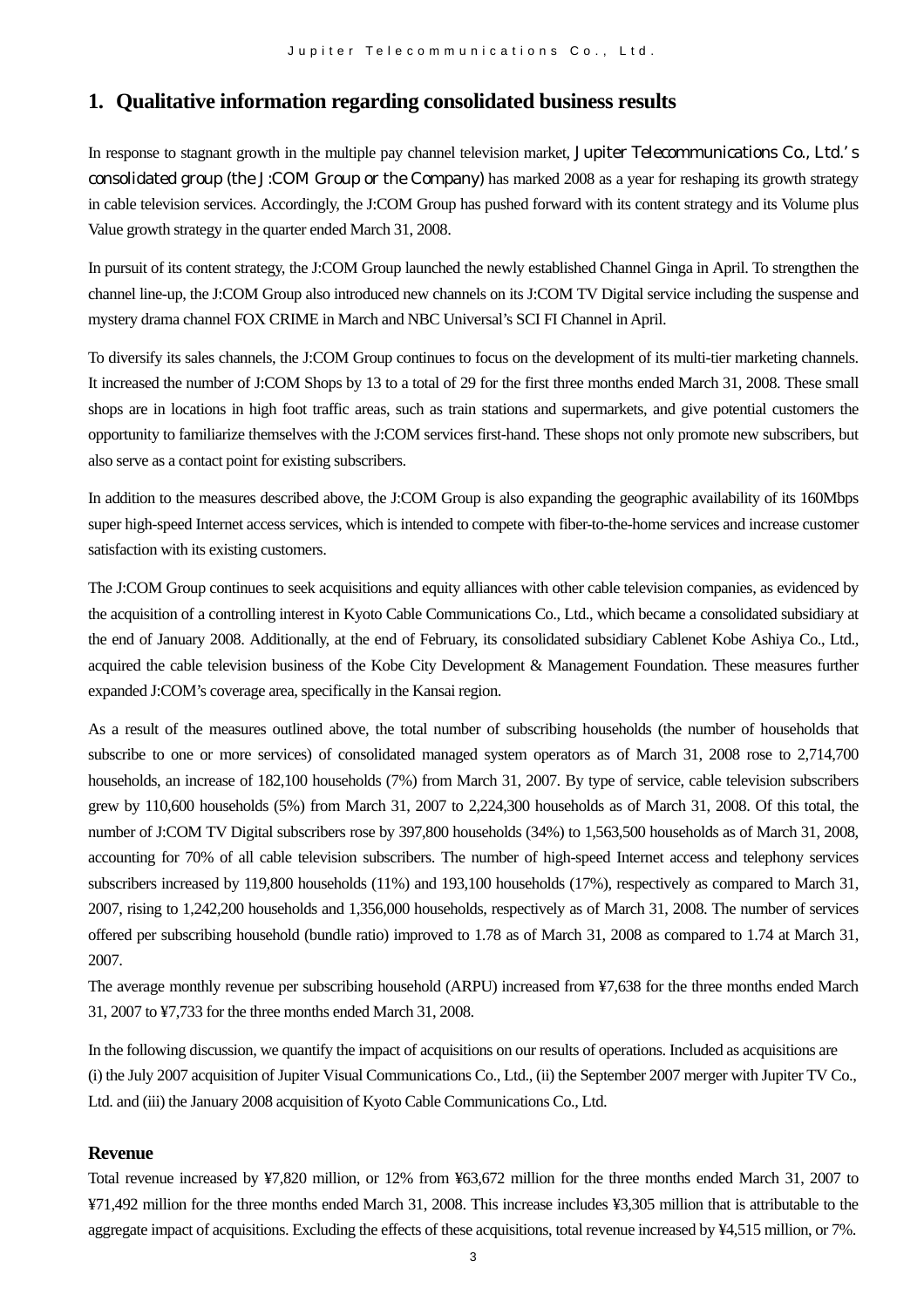Subscription fees increased by ¥4,787 million, or 9%, from ¥55,702 million for the three months ended March 31, 2007 to ¥60,489 million for the three months ended March 31, 2008. This increase includes ¥328 million that is attributable to the aggregate impact of acquisitions. Excluding the impact of acquisitions, subscription fees increased by ¥4,459 million, or 8%.

Cable television subscription fees increased by ¥2,354 million, or 8%, from ¥30,025 million for the three months ended March 31, 2007 to ¥32,379 million for the three months ended March 31, 2008. The increase in cable television subscription revenue includes a 7% organic increase in subscription fees that is attributable to an increase in the average number of digital cable subscribers, for which we charge a higher fee compared to our analog cable service, and the associated increase in ARPU. As of March 31, 2008, 70% of cable television subscribers were receiving our digital service, compared to 55% as of March 31, 2007.

High-speed Internet subscription fees increased by ¥1,416 million, or 9% from ¥16,135 million for the three months ended March 31, 2007 to ¥17,551 million for the three months ended March 31, 2008. The increase in high-speed Internet subscription revenue includes an 8% organic increase in subscription fees that is attributable to the net effect of (i) an increase in the average number of high-speed Internet subscribers, and (ii) lower ARPU due to product bundling discounts.

Telephony subscription fees increased by ¥1,017 million, or 11%, from ¥9,542 million for the three months ended March 31, 2007 to ¥10,559 million for the three months ended March 31, 2008. The increase in telephony subscription revenue includes an 11% organic increase in subscription fees that is attributable to (i) an increase in the average number of telephony subscribers and (ii) lower ARPU due to a decrease in call volumes.

Other revenue increased by ¥3,033 million, or 38%, from ¥7,970 million for the three months ended March 31, 2007 to ¥11,003 million for the three months ended March 31, 2008. This increase includes ¥ 2,977 million that is attributable to the aggregate impact of acquisitions. The acquisition impact is mainly attributable to the merger with Jupiter TV Co., Ltd.

#### **Operating Costs and Expenses**

Operating and programming costs increased by ¥1,713 million, or 7%, from ¥25,764 million for the three months ended March 31, 2007 to ¥27,477 million for the three months ended March 31, 2008. This increase includes ¥1,246 million that is attributable to the aggregate impact of acquisitions. The remaining increase is due primarily to cost directly related to growth of our subscriber base.

Selling, general and administrative expenses increased by ¥1,905 million, or 16%, from ¥12,269 million for the three months ended March 31, 2007 to ¥14,174 million for the three months ended March 31, 2008. This increase includes ¥1,292 million that is attributable to the aggregate impact of acquisitions. The remaining increase is primarily attributable to increases in personnel costs.

Depreciation and amortization expenses increased by ¥1,123 million, or 7%, from ¥15,332 million for the three months ended March 31, 2007 to ¥16,455 million for the three months ended March 31, 2008. This increase is attributable to the aggregate impact of acquisitions and additions to fixed assets related to the installation of services to new customers.

Operating income, as a result of the above items, increased by ¥3,079 million, or 30% from ¥10,307 million for the three months ended March 31, 2007 to ¥13,386 million for the three months ended March 31, 2008.

Interest expense, net decreased by ¥8 million, or 1%, from ¥1,049 million for the three months ended March 31, 2007 to ¥1,041 million for the three months ended March 31, 2008.

Income before income taxes increased by ¥2,937 million, or 32% from ¥9,070 million for the three months ended March 31, 2007 to ¥12,007 million for the three months ended March 31, 2008.

Net income increased by ¥1,173 million, or 21%, from ¥5,488 million for the three months ended March 31, 2007 to ¥6,661 million for the three months ended March 31, 2008 for the reasons set forth above.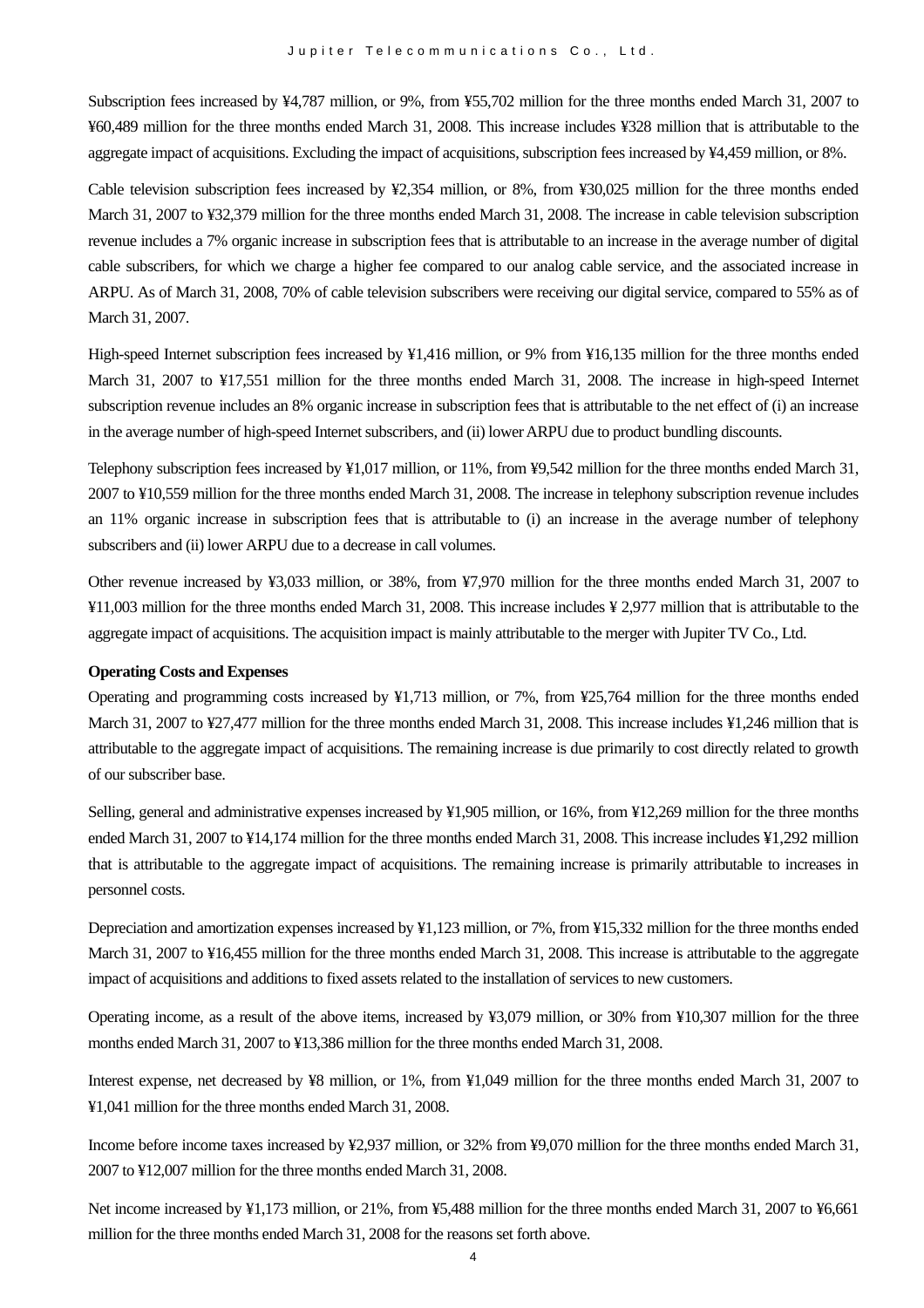# **2. Financial position**

#### **Asset, Liability and Stockholders' equity**

Total assets increased by ¥904 million, from ¥680,416 million as of December 31, 2007 to ¥681,320 million as of March 31, 2008. The increase is primarily due to acquisitions made in the first quarter.

Total liabilities decreased by ¥6,537 million, from ¥345,008 million as of December 31, 2007 to ¥338,471 million as of March 31, 2008. The decrease is primarily due to a decrease in accounts payable, income tax payable and long-term debt.

Stockholders' equity increased by ¥6,674 million, from ¥330,009 million as of December 31, 2007 to ¥336,683 million as of March 31, 2008. The increase is primarily due to net income for the three months ended March 31, 2008.

### **Cash flows**

For the three months ended March 31, 2008, the net cash provided by our operating activities of ¥18,000 million, and existing cash and cash equivalent was used to fund net cash used in our investing and financing activities of ¥10,769 million and ¥8,726 million, respectively.

*Cash Provided by Operating Activities.* Net cash flows provided by operating activities decreased ¥3,762 million, or 17% from ¥21,762 million for the three months ended March 31, 2007 to ¥18,000 million for the three months ended March 31, 2008. The decrease is primarily attributable to (i) an increase in cash used for our operating and SG&A expenses, (ii) an increase in cash paid for income taxes and (iii) an increase in cash used as a result of changes in our working capital accounts. These decrease were partially offset by an increase in our revenue for the three months ended March 31, 2008.

*Cash Used in Investing Activities.* Net cash used in investing activities remained relatively consistent and increased ¥48 million from ¥10,721 million for the three months ended March 31, 2007 to ¥10,769 million for the three months ended March 31, 2008. The net cash used for the three month ended March 31, 2008 primarily consisted of ¥2,818 million for our acquisition of new subsidiary and business operations and ¥7,857 million for capital expenditures.

*Cash Used in Financing Activities.* Net cash used in financing activities increased ¥2,301 million, or 36% from ¥6,425 million for the three months ended March 31, 2007 to ¥8,726 million for the three months ended March 31, 2008. The increase is primarily attributable to (i) a ¥1,245 million increase in net principal repayments of debt and capital lease obligations and (ii) a ¥1,267 million decrease in proceeds received from the issuance of our common stock.

# **3. Others**

- 1 Changes in significant consolidated subsidiaries None
- 2 Adoption of simplified accounting method None
- 3 Change in accounting principles and procedures None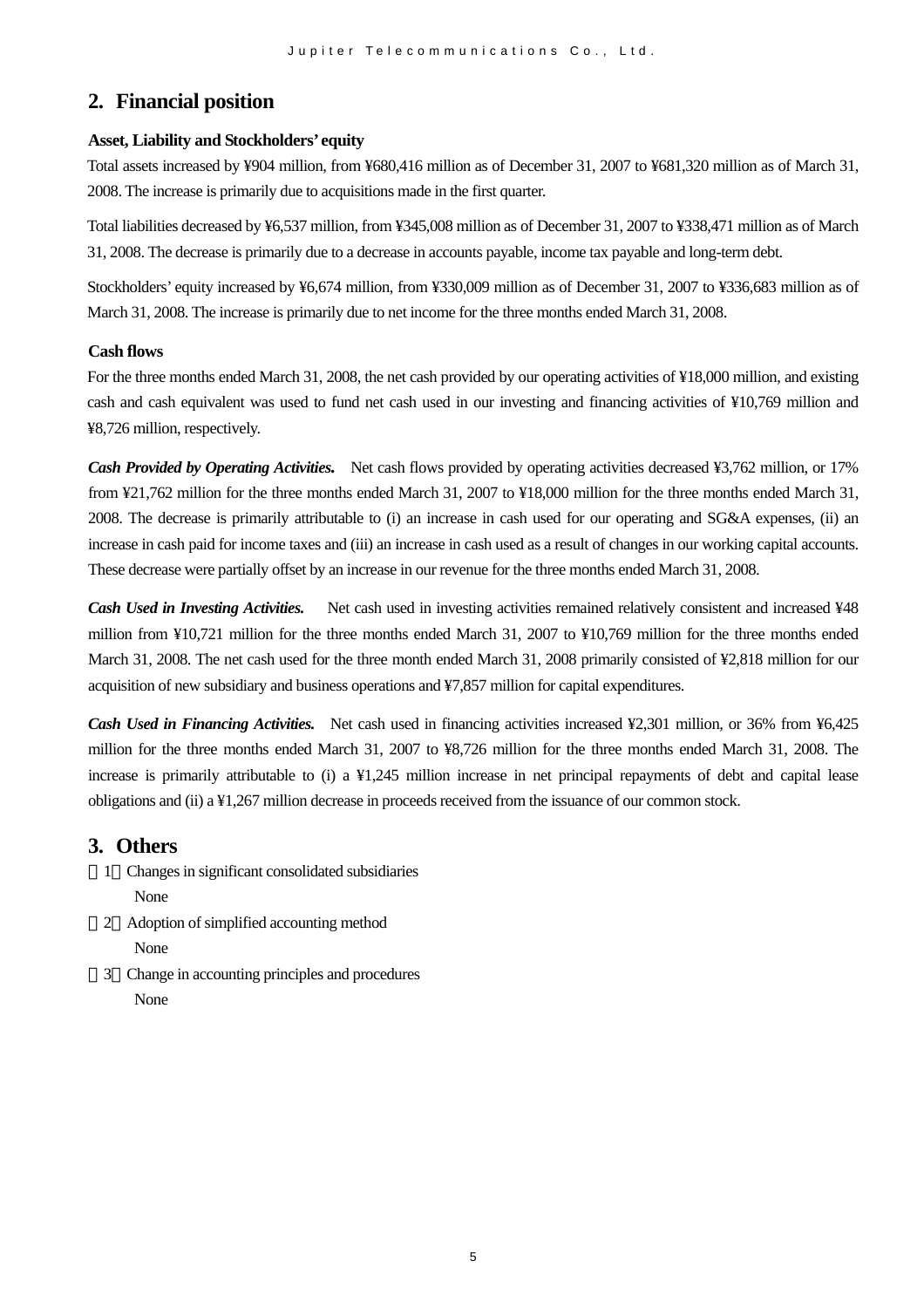# 4.**Consolidated Financial Statements**

### **JUPITER TELECOMMUNICATIONS CO., LTD. AND SUBSIDIARIES**

# **CONSOLIDATED STATEMENTS OF INCOME**

|                                                                     | (YEN IN MILLIONS, EXCEPT SHARE AND PER SHARE AMOUNTS) |                                         |               |        |                             |  |
|---------------------------------------------------------------------|-------------------------------------------------------|-----------------------------------------|---------------|--------|-----------------------------|--|
| <b>Account</b>                                                      | <b>Three months</b><br>ended<br>March 31, 2008        | Three months<br>ended<br>March 31, 2007 | Change        |        | Year ended<br>Dec. 31, 2007 |  |
|                                                                     | <b>Amount</b>                                         | <b>Amount</b>                           | <b>Amount</b> | (%)    | Amount                      |  |
| Revenue:                                                            |                                                       |                                         |               |        |                             |  |
| Subscription fees                                                   | 60,489                                                | 55,702                                  | 4,787         | 8.6    | 230,061                     |  |
| Other                                                               | 11,003                                                | 7.970                                   | 3,033         | 38.1   | 34,447                      |  |
|                                                                     | 71,492                                                | 63,672                                  | 7,820         | 12.3   | 264,508                     |  |
| Operating costs and expenses                                        |                                                       |                                         |               |        |                             |  |
| Operating and programming costs                                     | (27, 477)                                             | (25, 764)                               | (1,713)       | (6.6)  | (104, 748)                  |  |
| Selling, general and administrative                                 | (14, 174)                                             | (12,269)                                | (1,905)       | (15.5) | (52, 722)                   |  |
| Depreciation and amortization                                       | (16, 455)                                             | (15, 332)                               | (1, 123)      | (7.3)  | (64, 222)                   |  |
|                                                                     | (58, 106)                                             | (53, 365)                               | (4,741)       | (8.9)  | (221, 692)                  |  |
| Operating income                                                    | 13,386                                                | 10,307                                  | 3,079         | 29.9   | 42,816                      |  |
| Other income (expenses) :                                           |                                                       |                                         |               |        |                             |  |
| Interest expense, net:                                              |                                                       |                                         |               |        |                             |  |
| <b>Related parties</b>                                              | (357)                                                 | (322)                                   | (35)          | (10.7) | (1, 332)                    |  |
| Other                                                               | (684)                                                 | (727)                                   | 43            | 5.8    | (2,944)                     |  |
| Equity in earnings of affiliates                                    | 222                                                   | 43                                      | 179           | 409.1  | 291                         |  |
| Other income, net                                                   | (32)                                                  | 224                                     | (256)         |        | 558                         |  |
| Income before income taxes and<br>other items                       | 12,535                                                | 9,525                                   | 3,010         | 31.6   | 39,389                      |  |
| Minority interest in net income of<br>consolidated subsidiaries     | (528)                                                 | (455)                                   | (73)          | (16.1) | (1, 883)                    |  |
| Income before income taxes                                          | 12,007                                                | 9,070                                   | 2,937         | 32.4   | 37,506                      |  |
| Income tax expense                                                  | (5,346)                                               | (3,582)                                 | (1,764)       | (49.2) | (13, 514)                   |  |
| Net income                                                          | 6,661                                                 | 5,488                                   | 1,173         | 21.4   | 23,992                      |  |
| Per Share data                                                      |                                                       |                                         |               |        |                             |  |
| Net income per share - basic                                        | 972.57                                                | 858.95                                  | 113.62        | 13.2   | 3,650.27                    |  |
| Net income per share - diluted                                      | 970.94                                                | 855.00                                  | 115.94        | 13.6   | 3,638.93                    |  |
| Weighted average number of ordinary<br>shares outstanding - basic   | 6,848,764                                             | 6,389,166                               | 459,598       | 7.2    | 6,572,638                   |  |
| Weighted average number of ordinary<br>shares outstanding - diluted | 6,860,312                                             | 6,418,690                               | 441.622       | 6.9    | 6,593,130                   |  |

*(Note) Percentages are calculated based on amounts before rounded in Change column.*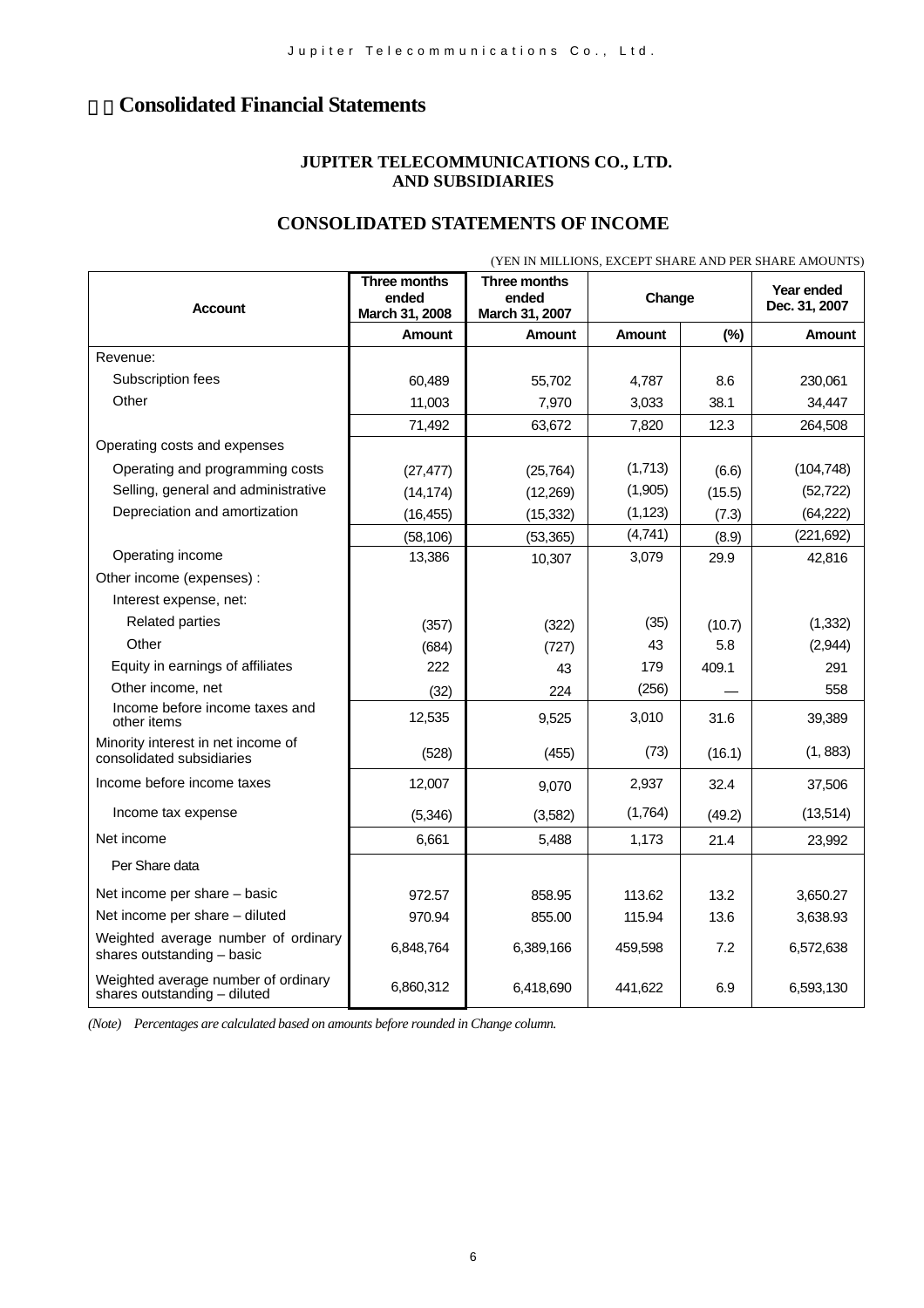### **JUPITER TELECOMMUNICATIONS CO., LTD. AND SUBSIDIARIES**

# **CONSOLIDATED BALANCE SHEETS**

(YEN IN MILLIONS)

| <b>Account</b>                            | March 31, 2008 | December 31, 2007 | Change        |
|-------------------------------------------|----------------|-------------------|---------------|
|                                           | <b>Amount</b>  | <b>Amount</b>     | <b>Amount</b> |
| Current assets:                           |                |                   |               |
| Cash and cash equivalents                 | 21,395         | 22,890            | (1, 495)      |
| Accounts receivable                       | 13,527         | 13,198            | 329           |
| Allowance for doubtful accounts           | (378)          | (356)             | (22)          |
| Deferred tax asset - current              | 11,353         | 11,738            | (385)         |
| Prepaid expenses and other current assets | 5,063          | 5,164             | (101)         |
| Total current assets                      | 50,960         | 52,634            | (1,674)       |
| Investments:                              |                |                   |               |
| Investments in affiliates                 | 15,094         | 19,502            | (4, 408)      |
| Investments in other securities, at cost  | 2,141          | 2,139             | 2             |
| Total investments                         | 17,235         | 21,641            | (4, 406)      |
| Property and equipment, at cost:          |                |                   |               |
| Land                                      | 2,923          | 2,789             | 134           |
| Distribution system and equipment         | 539,454        | 523,599           | 15,855        |
| Support equipment and buildings           | 39,710         | 39,148            | 562           |
|                                           | 582,087        | 565,536           | 16,551        |
| Less accumulated depreciation             | (241, 844)     | (228, 341)        | (13,503)      |
| Total property and equipment, at cost     | 340,243        | 337,195           | 3,048         |
| Other assets:                             |                |                   |               |
| Goodwill                                  | 226,011        | 221,493           | 4,518         |
| Identifiable intangible asset, net        | 33,687         | 32,862            | 825           |
| Deferred tax asset - non current          | 2,533          | 4,423             | (1,890)       |
| Other                                     | 10,651         | 10,168            | 483           |
| Total other assets                        | 272,882        | 268,946           | 3,936         |
| <b>Total assets</b>                       | 681,320        | 680,416           | 904           |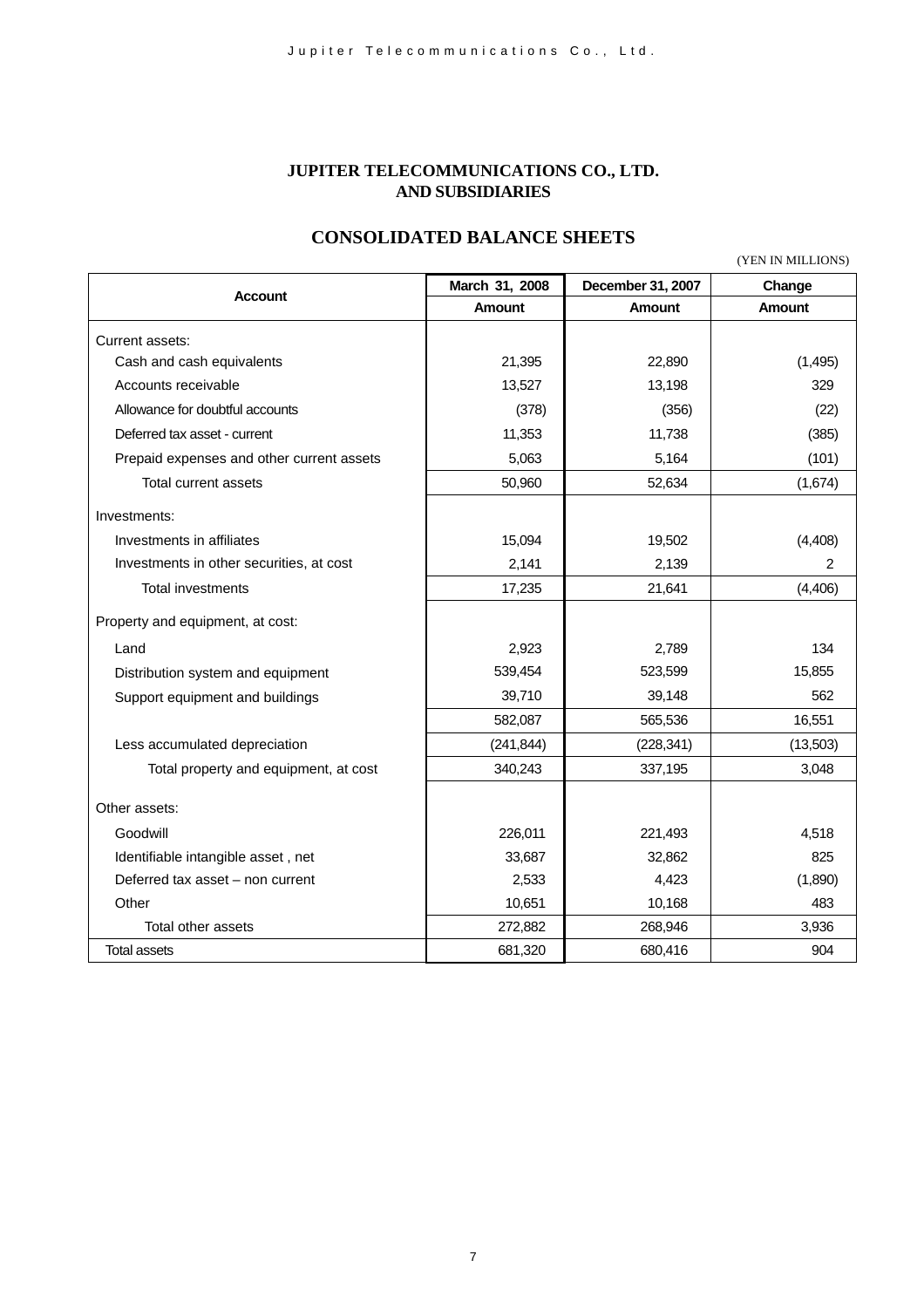#### (YEN IN MILLIONS)

|                                                                               | March 31, 2008 | December 31, 2007 | Change        |
|-------------------------------------------------------------------------------|----------------|-------------------|---------------|
| Account                                                                       | <b>Amount</b>  | <b>Amount</b>     | <b>Amount</b> |
| <b>Current liabilities:</b>                                                   |                |                   |               |
| Short-term loans                                                              | 2,575          | 2,625             | (50)          |
| Long-term debt-current portion                                                | 21,324         | 21,308            | 16            |
| Capital lease obligations-current portion                                     |                |                   |               |
| <b>Related parties</b>                                                        | 12,105         | 11,671            | 434           |
| Other                                                                         | 3,046          | 2,947             | 99            |
| Accounts payable                                                              | 20,342         | 24,279            | (3,937)       |
| Income taxes payable                                                          | 2,969          | 7,082             | (4, 113)      |
| Deposit from related parties                                                  | 3,573          | 3,536             | 37            |
| Deferred revenue - current portion                                            | 6,038          | 6,088             | (50)          |
| Accrued expenses and other liabilities                                        | 8,177          | 6,236             | 1,941         |
| <b>Total current liabilities</b>                                              | 80,149         | 85,772            | (5,623)       |
|                                                                               |                |                   |               |
| Long-term debt, less current portion                                          | 138,365        | 143,219           | (4, 854)      |
| Capital lease obligations, less current portion:                              |                |                   |               |
| <b>Related parties</b>                                                        | 34,954         | 34,335            | 619           |
| Other                                                                         | 6,751          | 6,911             | (160)         |
| Deferred revenue                                                              | 57,985         | 54,708            | 3,277         |
| Redeemable preferred stock of consolidated subsidiary                         | 500            | 500               |               |
| Deferred tax liability - non current                                          | 10,334         | 12,643            | (2,309)       |
| <b>Other liabilities</b>                                                      | 9,433          | 6,920             | 2,513         |
| <b>Total liabilities</b>                                                      | 338,471        | 345,008           | (6, 537)      |
|                                                                               |                |                   |               |
| Minority interests                                                            | 6,166          | 5,399             | 767           |
|                                                                               |                |                   |               |
| Shareholders' equity:                                                         |                |                   |               |
| Ordinary shares no par value                                                  | 116,944        | 116,734           | 210           |
| Additional paid-in capital                                                    | 231,725        | 231,493           | 232           |
| Accumulated deficit                                                           | (3, 418)       | (10,079)          | 6,661         |
| Treasury stock                                                                | (7,520)        | (7,520)           |               |
| Accumulated other comprehensive income                                        | (1,048)        | (619)             | (429)         |
| Total shareholders' equity                                                    | 336,683        | 330,009           | 6,674         |
| liabilities,<br>Total<br>minority<br>interests<br>and<br>shareholders' equity | 681,320        | 680,416           | 904           |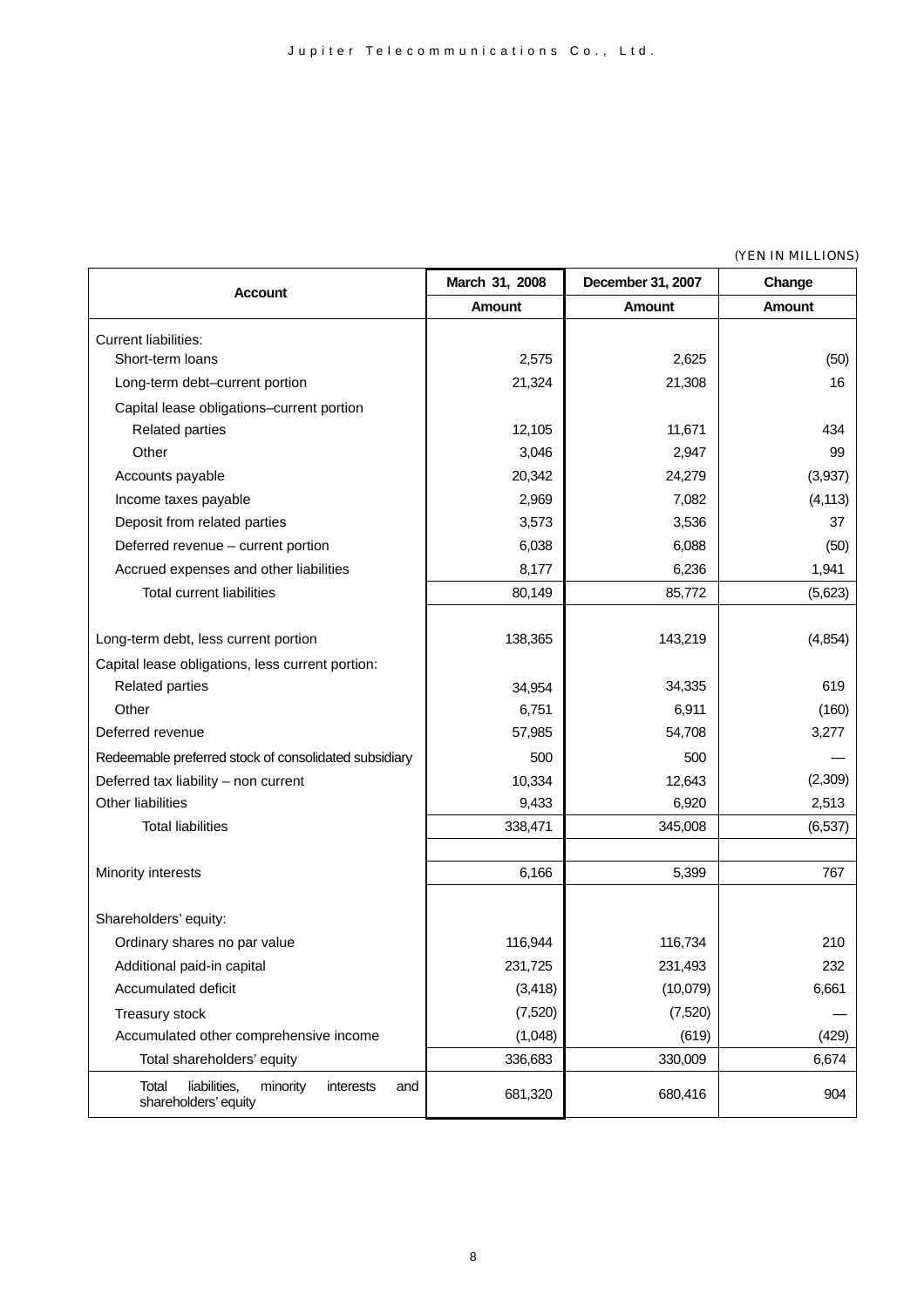## **JUPITER TELECOMMUNICATIONS CO., LTD. AND SUBSIDIARIES**

# **CONSOLIDATED STATEMENTS OF CASH FLOWS**

(YEN IN MILLIONS)

|                                                                                             | March 31, 2008 | Three months ended Three months ended<br>March 31, 2007 | Year ended<br>December 31, 2007 |
|---------------------------------------------------------------------------------------------|----------------|---------------------------------------------------------|---------------------------------|
| <b>Classification</b>                                                                       | Amount         | Amount                                                  | Amount                          |
| Cash flows from operating activities:                                                       |                |                                                         |                                 |
| Net income                                                                                  | 6,661          | 5,488                                                   | 23,992                          |
| Adjustments to reconcile net income to net cash provided by<br>operating activities:        |                |                                                         |                                 |
| Depreciation and amortization                                                               | 16,455         | 15,332                                                  | 64,222                          |
| Equity in earnings of affiliates                                                            | (222)          | (43)                                                    | (291)                           |
| Minority interest in net income of consolidated subsidiaries                                | 528            | 455                                                     | 1,883                           |
| Stock compensation expenses                                                                 | 16             | 45                                                      | 140                             |
| Deferred income taxes                                                                       | 1,117          | 742                                                     | 1,657                           |
| Changes in operating assets and liabilities, excluding<br>effects of business combinations: |                |                                                         |                                 |
| (Increase)/decrease in accounts receivable, net                                             | 18             | (198)                                                   | 2,477                           |
| Decrease in prepaid expenses and other current assets                                       | 219            | 352                                                     | 214                             |
| Increase in other assets                                                                    | (670)          | (558)                                                   | (2,478)                         |
| Increase/(decrease) in accounts payable                                                     | (5, 446)       | (3,346)                                                 | 412                             |
| Increase/(decrease) in accrued expenses and other liabilities                               | (715)          | 3,569                                                   | 2,834                           |
| Increase/(decrease) in deferred revenue                                                     | 39             | (76)                                                    | 164                             |
| Net cash provided by operating activities                                                   | 18,000         | 21,762                                                  | 95,226                          |
| Cash flows from investing activities:                                                       |                |                                                         |                                 |
| Capital expenditures                                                                        | (7, 857)       | (10,689)                                                | (46, 348)                       |
| Acquisitions of new subsidiaries, net of cash acquired                                      | (1, 108)       |                                                         | 634                             |
| Acquisition of business operation                                                           | (1,710)        |                                                         |                                 |
| Investments in and advances to affiliates                                                   | (19)           |                                                         | (1, 138)                        |
| Loan to related party                                                                       |                |                                                         | (5, 166)                        |
| Principle received from related party                                                       |                |                                                         | 1,350                           |
| Acquisition of minority interests in consolidated subsidiaries                              | (75)           | (19)                                                    | (2,543)                         |
| Other investing activities                                                                  | 0              | (13)                                                    | 483                             |
| Net cash used in investing activities                                                       | (10, 769)      | (10, 721)                                               | (52, 728)                       |
| Cash flows from financing activities:                                                       |                |                                                         |                                 |
| Proceeds from issuance of common stock                                                      | 426            | 1,693                                                   | 2,973                           |
| Purchase of treasury stock                                                                  |                |                                                         | (7,520)                         |
| Change in short-term loans                                                                  | (50)           | (100)                                                   | 335                             |
| Proceeds from long-term debt                                                                | 284            | 253                                                     | 613                             |
| Principal payments of long-term debt                                                        | (5,532)        | (4,243)                                                 | (25, 699)                       |
| Principal payments under capital lease obligations                                          | (4,065)        | (4,028)                                                 | (15,689)                        |
| Other financing activities                                                                  | 211            |                                                         | 4,893                           |
| Net cash used in financing activities                                                       | (8,726)        | (6, 425)                                                | (40,094)                        |
| Net increase/(decrease) in cash and cash equivalents                                        | (1, 495)       | 4,616                                                   | 2,404                           |
| Cash and cash equivalents at beginning of year                                              | 22,890         | 20,486                                                  | 20,486                          |
| Cash and cash equivalents at end of term                                                    | 21,395         | 25,102                                                  | 22,890                          |